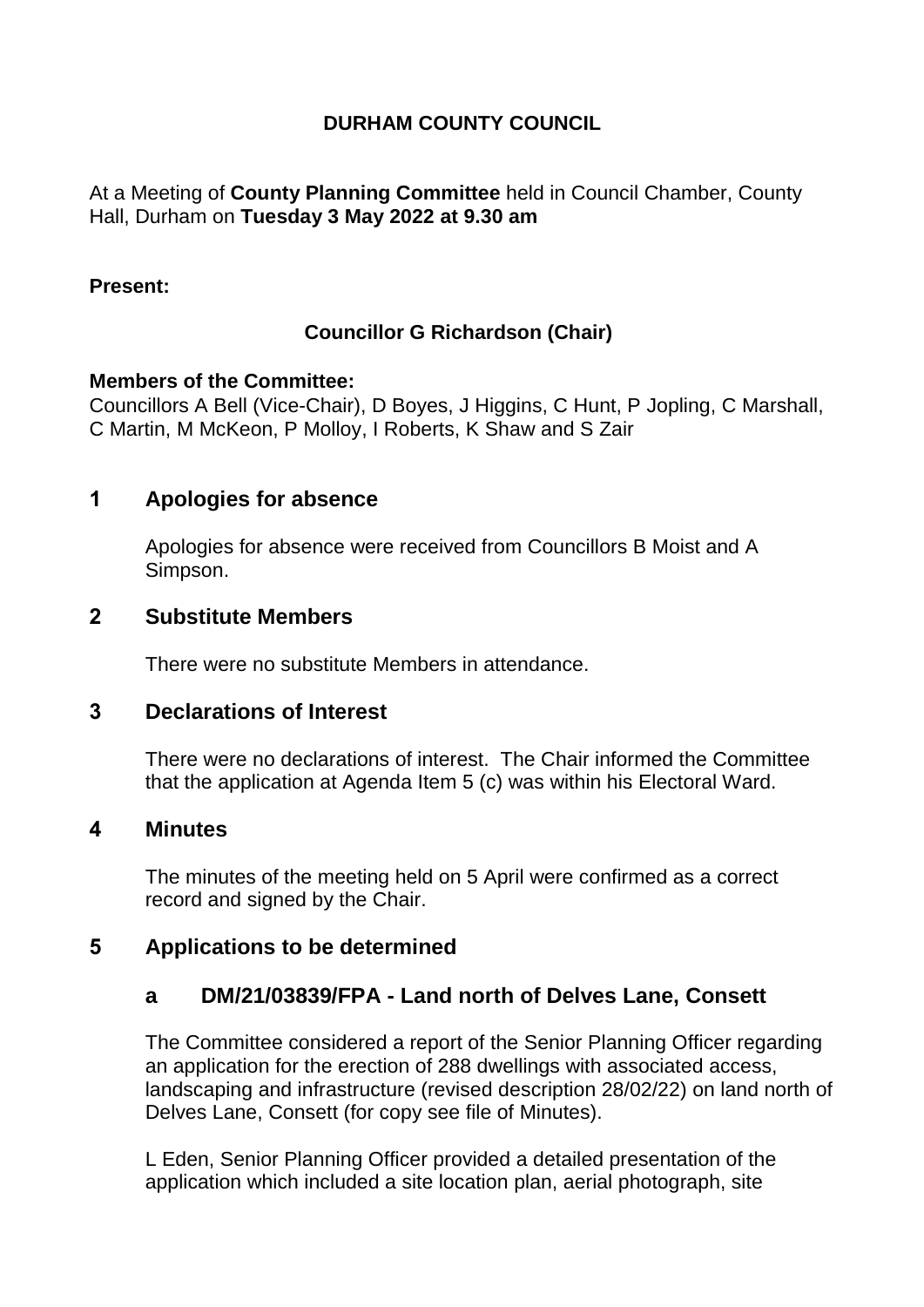photographs, proposed site plan, proposed landscape strategy and proposed design approach.

The Senior Planning Officer informed the Committee that Northumbrian Water had recommended a conditional approach to securing a scheme of foul water and this condition had been omitted from the recommendations in the report.

Councillor A Stirling, local Member, addressed the Committee. Councillor Stirling thanked the Senior Planning Officer for the thorough report and for her assistance through the planning process.

Councillor Stirling queried whether the site should be considered for development. Policy 6 of the County Durham Plan stated that the development of unallocated sites must be appropriate in terms of scale, design, layout and location to the character, function, form and setting of the settlement.

Councillor Stirling referred to the scale of the proposed development which she did not consider was adequately addressed in the report. For context Councillor Stirling informed the Committee that Delves Lane Ward had three developments which were either started or were in planning and this did not include the Project Genesis plan. The three proposed or planned developments combined would add over 3,000 new residents to the village which was a population increase of 36.5% taking the population from 8,279 to 11,304. The combined plans would have a considerable impact on local amenities and this was not taken into consideration in the report.

This proposed development alone would increase the population of Delves Lane by 20% and Councillor Stirling questioned whether a 20% increase in population from a single development on three large farmers' fields was of an appropriate scale.

Most of the proposed properties were large four bedroomed family homes. Councillor Stirling had checked the submitted planning documents which included plans for each house style which illustrated the number of bedrooms per property and the number of residents per house style. From the applicants plans a figure of 1,659 new residents was reached which was the 20% population increase previously referred to. Although not all homes may be filled to capacity and the figures were for guidance only the houses were being built for a certain number of residents per house and would be sold on this basis.

Referring to scale, the amount of funding required by the NHS was based on 2.3 people per household, or 662 new patients. The smallest house on the development was a four person house with an average of 5.8 people across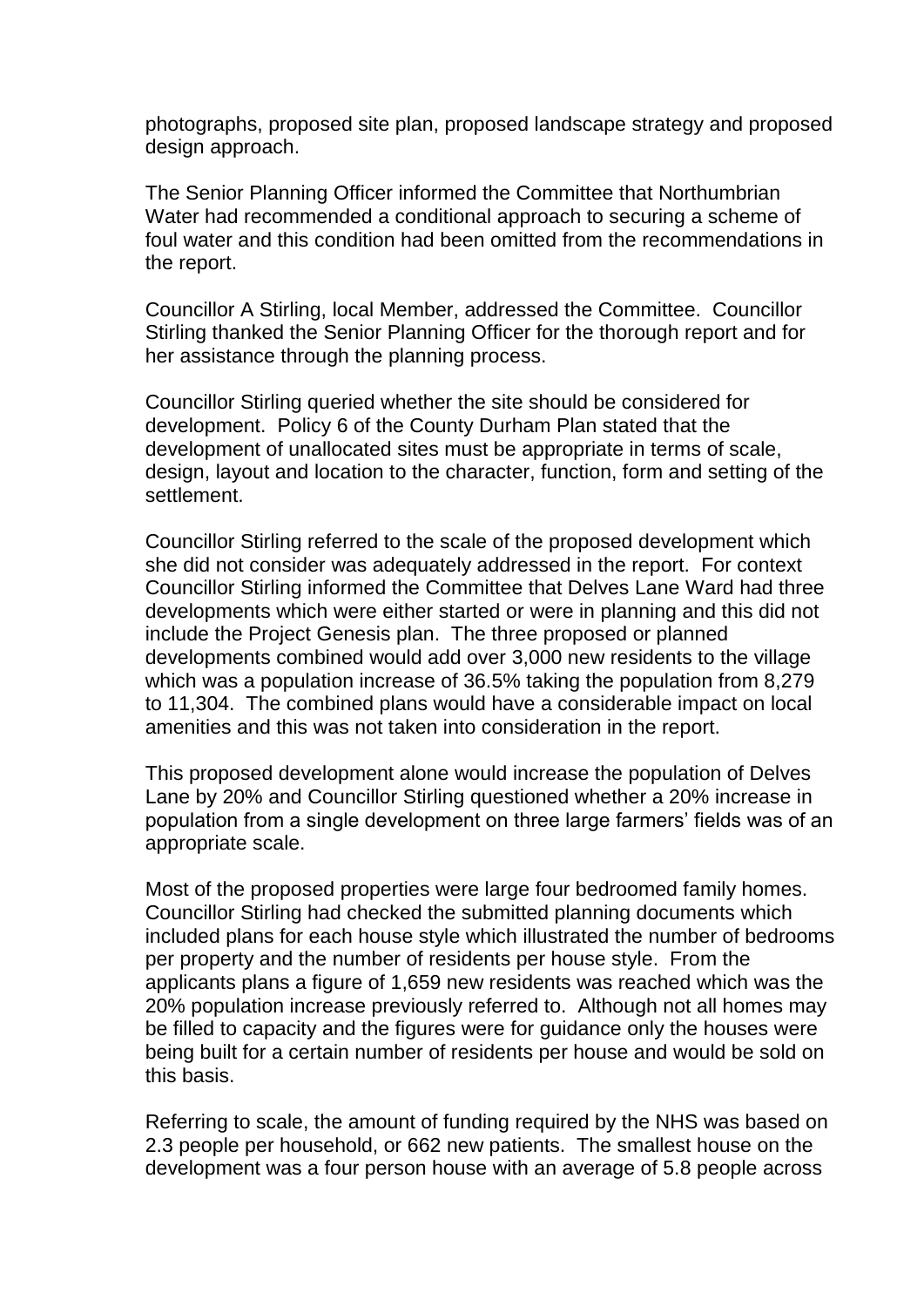all homes. This should result in the NHS receiving £348,600 and not the £139,104 proposed. Councillor Stirling wondered which other calculations may not be appropriate, for example traffic or education.

Of 1,659 new residents the number of school places quoted as being required was only 124 which was 7.5%. This was a family estate. The current demographic data of Delves Lane showed that school age children made up 22.8% of the population, not 7.5%. Councillor Stirling argued again that this calculation was inappropriate and the number of school children based on 22.8% would be closer to 378 school places required. While the local primary school had some capacity, but not three class sizes worth based on the 89 children mentioned in the report. There was no budget in this proposal allocated to the primary school. The Head Teacher of the school had said that although the school was not full in all year groups currently, based on the projected numbers the school would go well over school admission numbers. The school had limited access to funding and a higher number of pupils with Special Educational Needs. Increased pupil numbers would need more classrooms, the school had very limited Capital Funding and would need substantial support from the County Council for buildings and support with school funding.

Section 19 of the County Durham Plan regarding the type and mix of housing Councillor Stirling questioned the 10% affordable housing on site which were bungalows. Due to County Durham's ageing population there was a great need for bungalows, particularly smaller sized houses. The proposed bungalows on this development were all three-bed four-person households and were Dormer bungalows with an upstairs. These would become large family homes and the term bungalows had been used to make the development easier to go through the planning process.

Paragraph 97 of the report referred to an allocation of £57,600 to Delves Lane Community Centre, however the Persimmon scheme had allocated a substantial amount of money to the Community Centre already and Councillor Stirling asked how much funding was going to be allocated to one small building. This development extended Delves Lane boundary further from the village centre with no facilities proposed and new community assets should be built using funding properly allocated based on the correct number of new residents.

Councillor Stirling urged the Committee to review the s106 contributions and to insist they were increased to avoid the collapse of local services in the village. Furthermore, Councillor Stirling hoped that the Committee would listen to the views of local residents who opposed the development and seriously consider whether a 20% uplift in a villages population met Policy 6 of the County Durham Plan in terms of scale.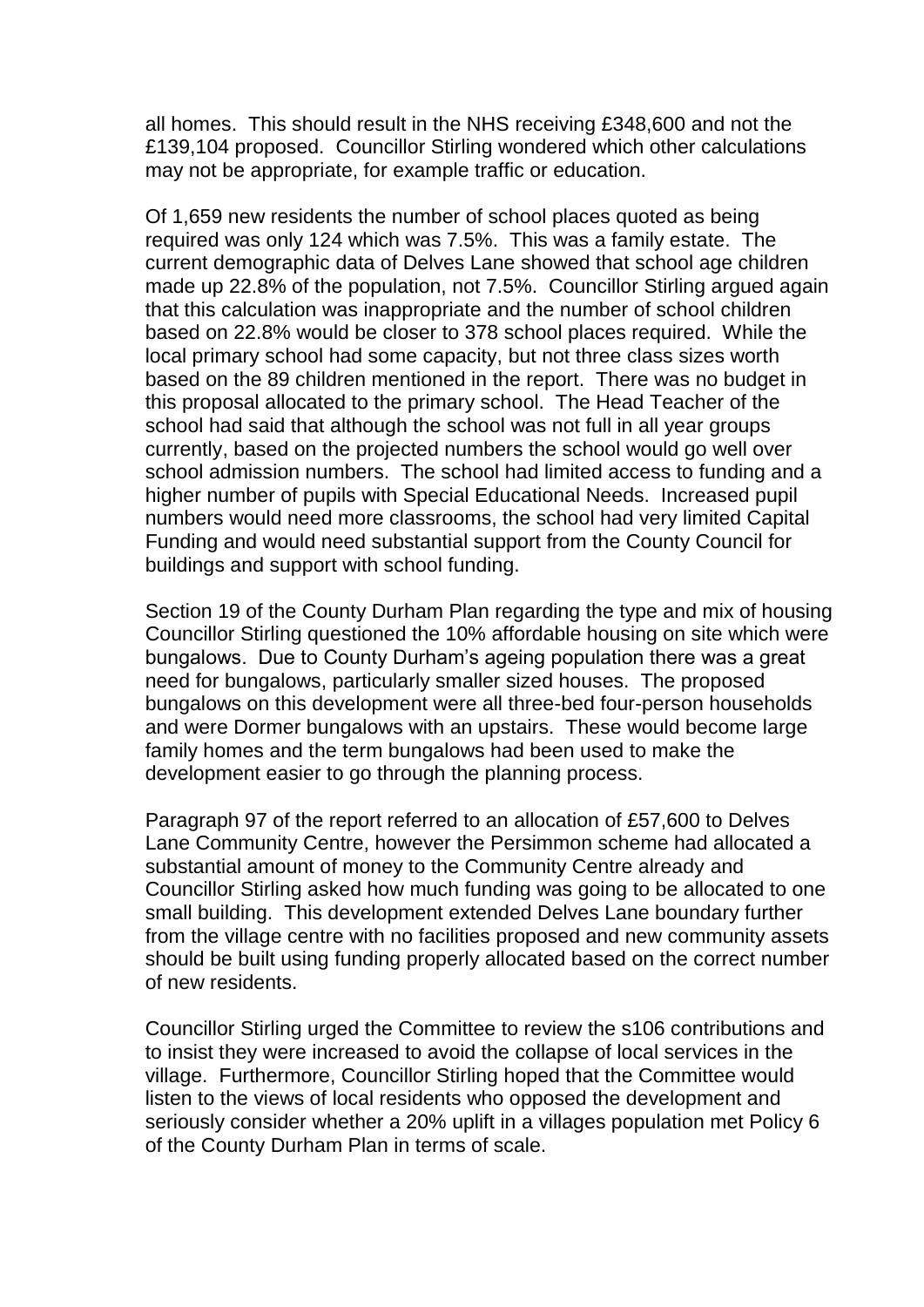Councillor M Walton, local Member, addressed the Committee. Councillor Walton thanked the Senior Planning Officer for the detailed report.

Councillor Walton informed the Committee that residents had submitted hundreds of objections to this development which the Committee would have already had sight of. However, they had also asked their local Members to represent their views to the Planning Committee and Councillor Walton put to the Committee some of the many reasons this development should not be approved.

The Strategic Housing Land Availability Assessment effectively ruled out this area for development and concluded that the land was identified as Amber which was unsuitable for building. The applicant stated that the site fell within Policy 6 of the County Durham Plan. However, residents stated that it was not in a builtup area and was not within Consett. It was poorly related to the existing settlement and was partially contained by the road.

The first paragraph stated that proposals for new development would be permitted where they would not cause unacceptable harm to the landscape or to important features or views. This development would cause huge changes to the current landscape. The area was a natural habitat for the wildlife which would disappear once the groundworks commenced on this development. It was hard to understand how the applicant believed they could move the animals from their natural habitat to other areas without any impact. The wildlife in these fields had lived undisturbed and would not understand that they were no longer allowed to freely roam in the area that had been home for years. There were well established trees and hedgerows all of which would experience levels of disturbance or permanent removal should this development be permitted.

The Planning Committee was urged to assess the serious and adverse impact this development would have on the countryside and current residential amenity. The adverse effect of noise, disturbance, overlooking and loss of privacy. It would have a huge visual impact on the landscape, changing the village forever. These fields were agricultural land and had been arable farming and grazing lands for over 50 years.

Residents' health and welfare must be a consideration. There were numerous residents' who worked unsociable shift patterns who would be directly impacted by the noise, drilling and additional traffic, which would result in ill health and sleep deprivation.

The planning report acknowledged that the current infrastructure of this area could not cope with this level of development and highlighted numerous works to be completed to accommodate the traffic, GP facilities, dentists and schools which were all oversubscribed. Derwentside Primary Care Network covered 12 GP surgeries, which was more than any other in County Durham. It had a population of over 94,000, the recommended population for this was between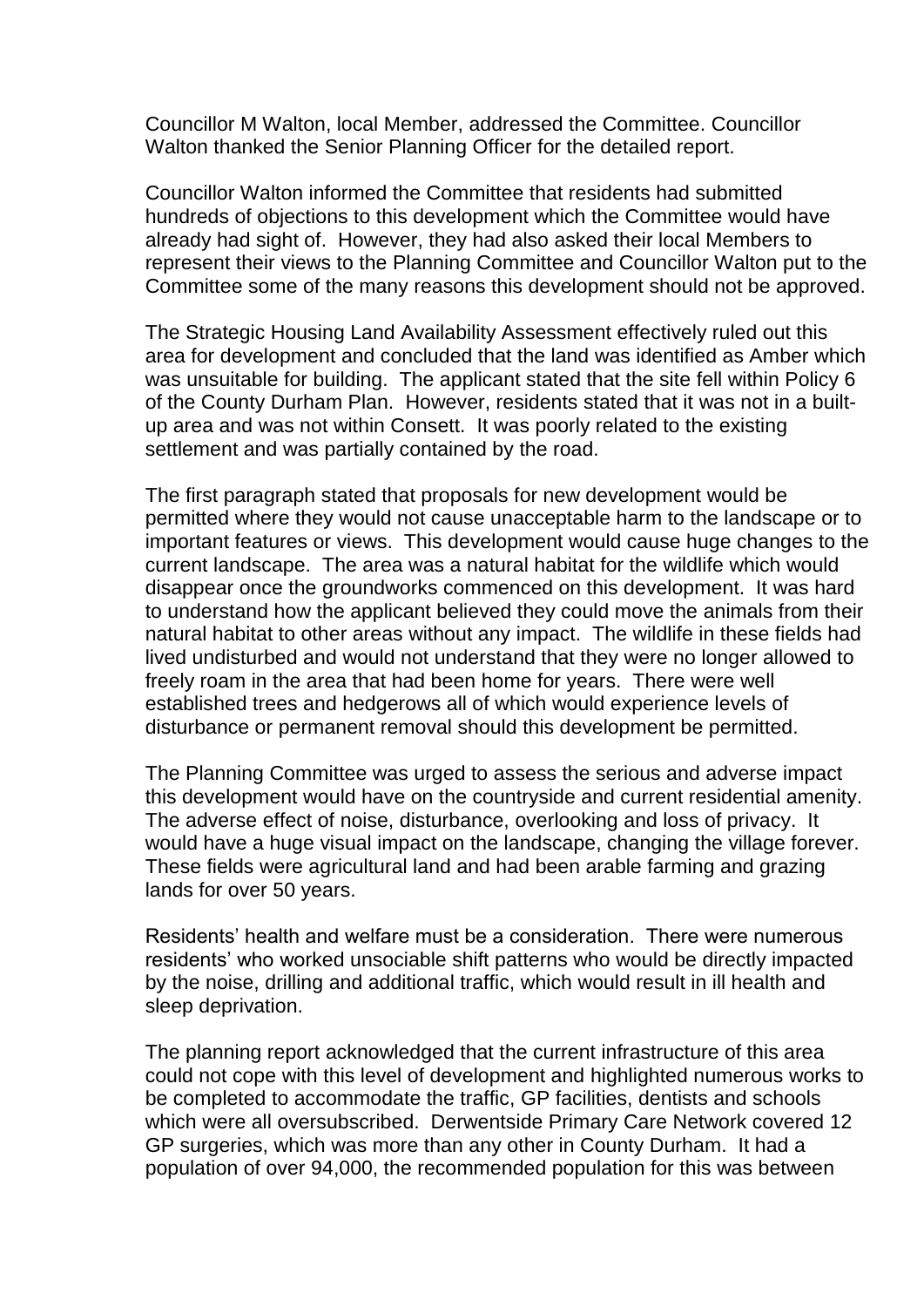30,000 – 50,000. Proposals to support the lack of facilities was that the developer would provide a contribution to medical services of £139,000, which equated to one GP for a year, after which time more pressure would be placed on the already overstretched NHS services as more residents had to revert to A & E for medical support.

A planning application to build up to 30 houses was recently refused for a developer located in Fishburn. The Council for the Protection of Rural England (CPRE) objected. The CPRE objection was related to the encroachment into countryside. It was of particular interest that Council officers involved in the Fishburn planning application felt that the scheme could lead to ecological harm and significant incursion into an attractive and prominent landscape and that it conflicted with policies. There were huge similarities to the present application. This development would destroy an area of natural beauty, the gateway to the Northwest Durham countryside.

The area had been subjected to a huge amount of development resulting in Permission, Gleeson, Miller, and Amethyst all having housing developments in the planning system resulting in a significant number of new houses all adding to an already congested road system. Only five weeks ago Councillor Walton had asked the Committee to refuse to allow one of the developers to remove a condition to improve road safety. Residents were concerned that builders said anything to get approval then just got the conditions removed one by one and this was becoming hard to argue against when the very same concerns got raised with every development applied for but then there was no requirement from the Council to ensure these concerns were properly addressed and conditions upheld.

These were just a few of the reasons residents questioned why it would even be considered to build on these fields. As mentioned, the Committee would have had sight of all of other reasons this development should not go ahead. These points had not changed and would not change now or in the future. Councillor Walton implored the Committee to please listen to local residents and refuse this application.

Susan Huntsman, local resident addressed the Committee to object to the application. She had lived in the area for nearly 30 years and wanted the Committee to know the strength of feeling within the community.

This application had united the community as one voice in opposition to the plans of the applicant. Residents hoped the Committee had the chance to read the hundreds of letters and emails from residents that were uploaded to the Planning portal that encompassed the strength of feeling and legitimate objections to this proposal.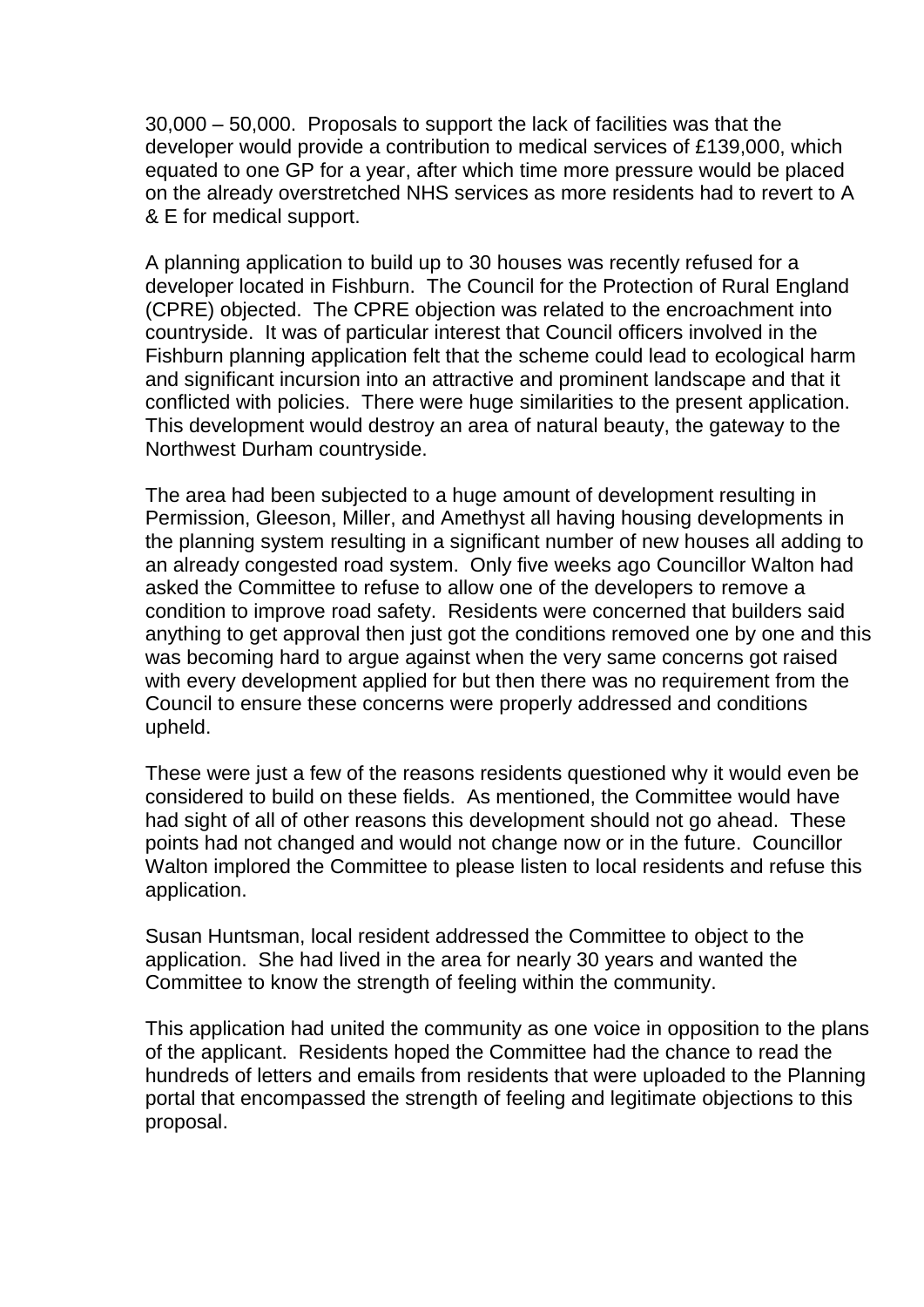In addition to the issues already highlighted by the local Members, residents wished to make the following points. The proposals for access routes to Greenways via College View and Meadow View were of a major concern. The routes were unjustified and unnecessary. The residents did not want the access routes which would encroach onto the security of the Greenways estate. The proposed entry into College View would be through a very small cul-de-sac which was not wide enough to turn a car and had been managed by the local residents since the estate was built in 1963. To facilitate the access would require cutting through hedgerows and disturbing a mature oak tree, impacting on wildlife and creating a rat-run for use and anti-social behaviour.

The proposed access through the existing field between College View and Greenways leading onto Meadow View would require breaking through boundaries onto land which the council did not own. This would be unlawful and would require further investigation and consultation prior to any decision being made regarding the applicant adopting privately owned land.

The proposed bus stop on Meadow View and Ladywell Road posed major health and safety issues in their positioning. It was virtually impossible to navigate the estate with the current levels of traffic without adding further congestion through buses stopping. The estate roads were never designed to accommodate buses. Go Ahead Northern had confirmed the bus could be re-routed to the new estate which would require one bus stop to be added to the plan to accommodate access to public transport.

Despite numerous meetings with planning officers residents felt their objections had been ignored. The Planning Committee was being asked to give serious consideration when assessing this application as decisions made today would have a lasting effect on residents and change the village for ever.

Thomas Flannery addressed the Committee to object to the application. Mr Flannery referred to the proposed site of the development and referred to climate change with the site being on a flood plain. The area was subject to historic extensive mining and people were unaware of the stability of the land such that the Coal Authority had issued a directive to the developer that they needed to put a provision in place to stop damage to the current Greenways properties. Mr Flannery believed that going ahead with the development could be a criminal offence, given a warning that it could damage properties.

The road was not fit for purpose for a development of this size with only one entrance/exit for a 300-bed estate. This would cause congestion, general confusion, and access problems including for emergency vehicles. No consideration had been given to road design and traffic flows. Traffic from the development would flood onto a minor B road which Mr Flannery considered was not planning but was sheer danger. Mr Flannery travelled the road every day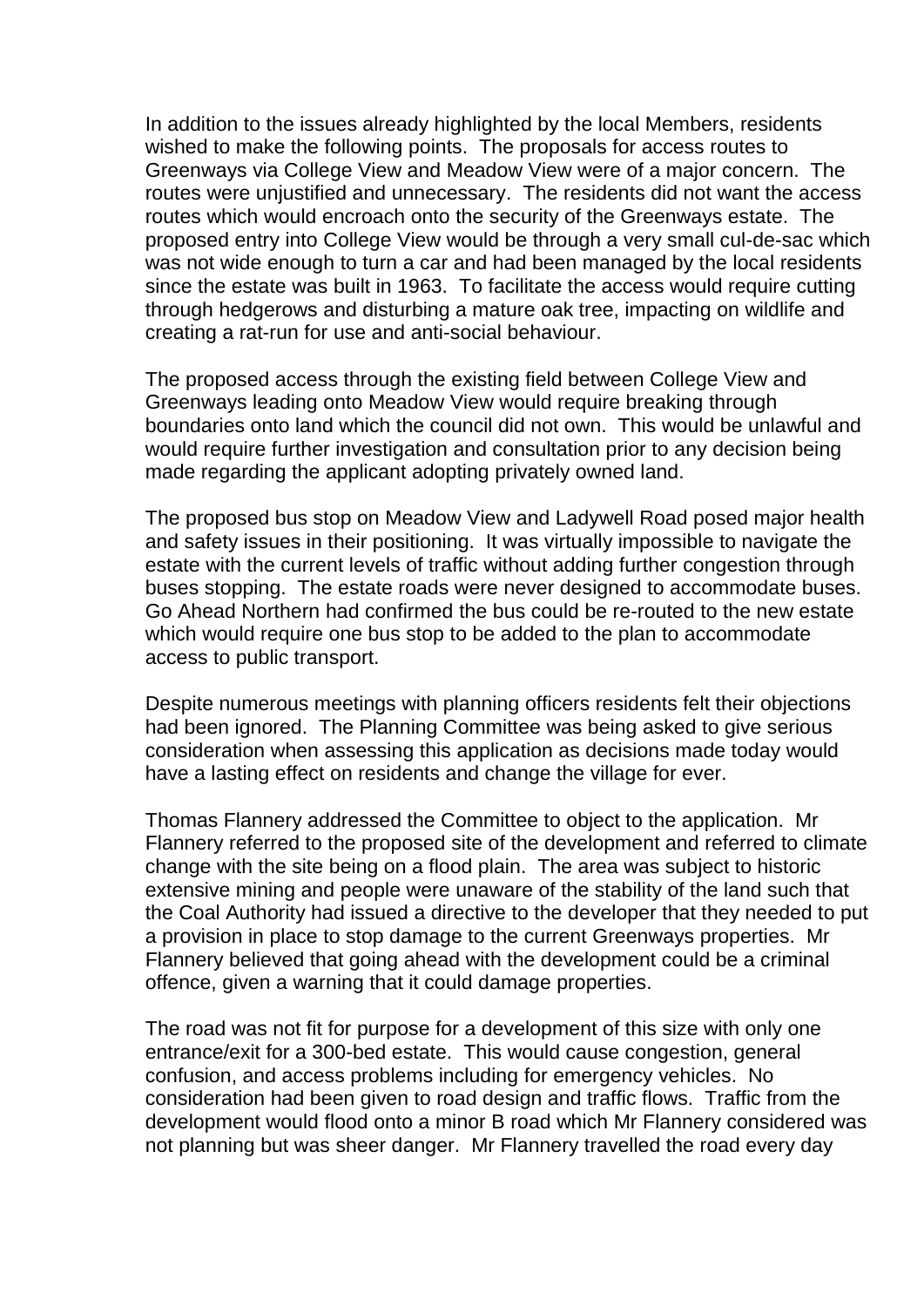and he considered it to be dangerous. He asked how traffic volumes had been quantified using data which was out of date and he considered to be useless.

The proposed development was being considered without any consideration to public safety and public health. There was no provision for services, the schools were overrun, the medical practices were overrun and the application proposed to add 600 people who would be seeking these services instantly.

Mr Stephen Litherland addressed the Committee in support of the application.

The applicant had worked with planning officers throughout the planning process to arrive at the scheme before the Committee for consideration. The proposals had been examined by the Council's Design Review Panel three times and each time the applicant had taken on board the constructive feedback from the Panel and had made changes to the scheme, in particular removing 11 units from the site to ensure there was a buffer between the residents of Greenways and the proposed development.

There were no outstanding objections from any of the statutory consultees. It was acknowledged there were a substantial number of objections from members of the public but the applicant had worked hard to ensure every material planning consideration had been addressed.

Referring to Policy, there was provision in the County Durham Plan for sites such as this to come forward under Policy 6. The applicant had worked hard with planners to ensure they met all the criteria set out in Policy 6 and this was confirmed in the report to Committee.

There were significant benefits from the development including 10% affordable housing, approximately 5.4 hectares of open space, a net gain in biodiversity of 11.99% in habitats and 107.73% in hedgerows, £833,694 in financial contributions and supporting 900 people through direct and indirect employment.

The application was well-balanced in planning terms and overall would be a positive addition to the area and Mr Litherland asked the Committee to approve the application.

Councillor Jopling referred to mention in the report of a restrictive covenant and sought clarity on this. N Carter, Planning and Development Solicitor replied he was unaware of the detail of any restrictive covenant but this was not a material planning consideration for the Committee.

Councillor C Marshall asked what the total estimated investment would be to the economy arising from the development. Mr Litherland replied that the total financial contribution from the development would be £833,694 split between secondary education, the NHS, community centres and a contribution to the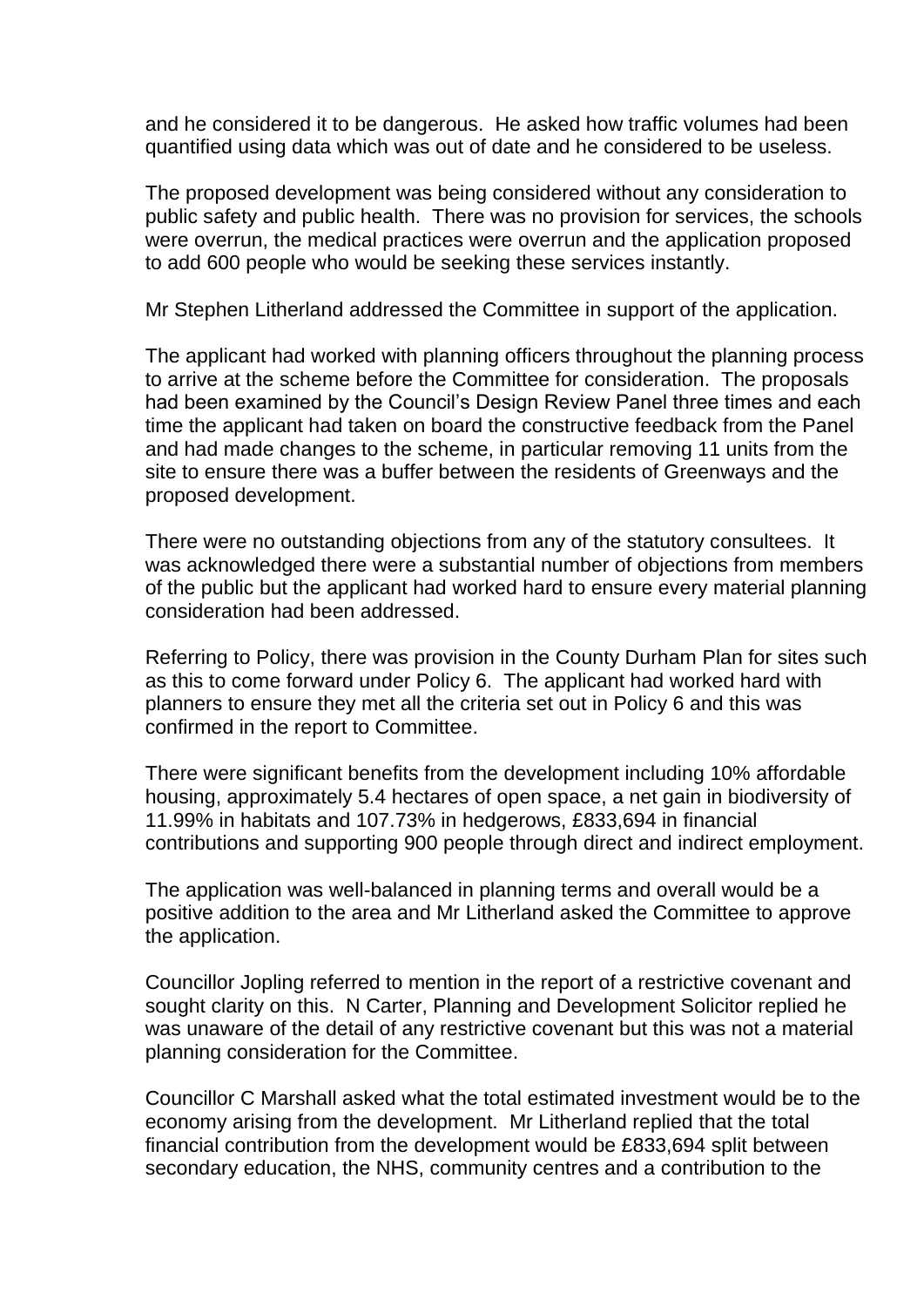Lanchester Valley Railway Path. Other indirect benefits were jobs and tax benefits through tax revenues. It was calculated the development would generate £3.4m in general tax revenues and an annual Council Tax revenue of £325,284.

Councillor Molloy asked whether figures for the demand for housing from the current population of the village were known.

Mr Litherland replied that the developer was confident that the homes would sell otherwise they would not have brought the planning application forward adding that the current housing market was quite strong. Councillor Stirling replied that while some local people had expressed an interest in purchasing a property, the consensus was that local people were against the application and many local people would not be able to afford the houses.

Councillor Jopling referred to paragraph 67 where the Council's Strategic Land Availability Assessment (SHLAA) rated the site as being unsuitable and the Campaign for the Protection of Rural England (CPRE) wanted the application refused. The development would be an encroachment into the countryside and Councillor Jopling could not see how this would improve the green infrastructure. Councillor Jopling asked what type of heating was proposed for the properties and whether a wildlife survey had been carried out.

The Senior Planning Officer replied that the land had been considered within the SHLAA and hadan unsuitable Amber classification. The SHLAA was a very high level assessment and when planning applications came forward they were accompanied by detailed reports and surveys which allowed officers to have a better understanding of the site and its impacts which may then justify a different recommendation and approach to the high level SHLAA assessment.

It was acknowledged that the development was an encroachment into the countryside but it was well contained by the settlement.

In terms of heating the Senior Planning Officer believed the developer proposed to install gas boilers but this had not been fully detailed. There was a condition proposed which sought to secure a scheme of  $CO<sub>2</sub>$  reduction measures and building regulation changes would also have an impact. Electric vehicle charging points and bike storage had also been secured. Councillor Jopling asked why no solar panels were proposed and informed the Committee she was unable to support the application because it was an encroachment into the countryside and on the grounds that the proposed houses were not being built for the future.

Councillor Hunt was concerned about the sustainable aspect of the proposed development and also about traffic issues with only one access onto the estate. P Harrison, Highway Development Manager replied that even with the additional traffic from the proposed development the road would be well within its capacity.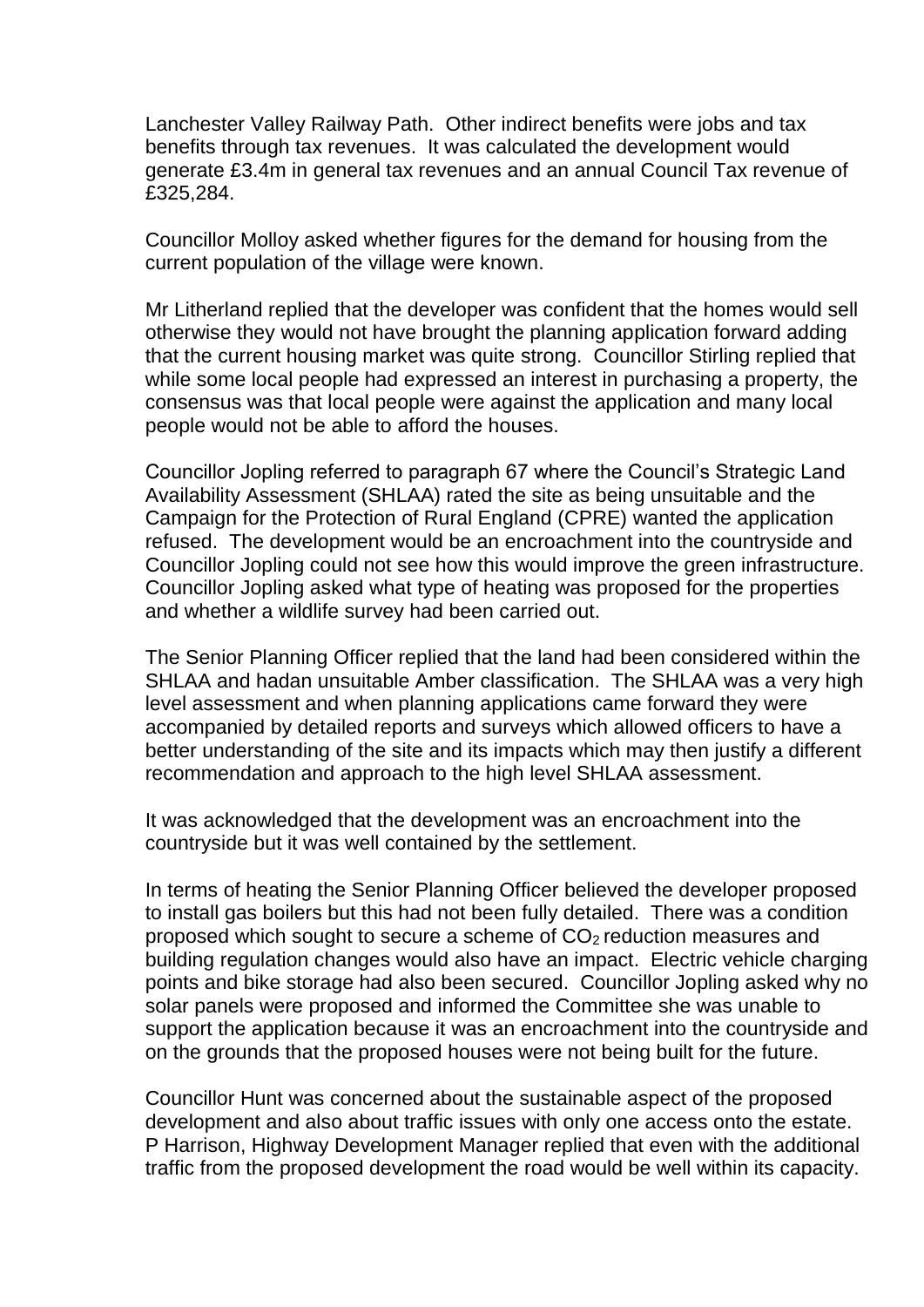Councillor Boyes considered that the application hinged on Policy 6, whether it was a permitted development, whether it coalesced, highways issues and ecological issues. Looking at the applicant's statement Councillor Byes considered on balance there would be an improvement to the ecology and biodiversity, there would be improvements to the Railway Path and a community centre contribution. With reference to highways there were to be mitigation works on the Delves Lane roundabout, Gloucester Road mini roundabout, Leadgate roundabout, the Stockley T junction and the application had nearly 900 jobs attached to it. It would generate £3.5m into the local economy and on balance Councillor Boyes was happy to support the application.

Councillor McKeon had questions about whether the s106 contribution was adequate for education provision and whether there were enough affordable homes being proposed for the development.

Councillor Marshall informed the Committee that planning applications needed to be determined following the National Planning Policy Framework and the County Durham Plan which had recently gone through an independent inspection. It was dangerous for a Planning Committee to try to re-write Planning Policy and put the Council in a difficult position when trying to defend decisions the Committee makes. If any Members wished to rewrite or amend Planning Policy this should be put forward to the Cabinet and any amendment could only be done if it was in line with Government policy.

This application needed to be considered on its merits and Councillor Marshall was pleased the applicant had cooperated with the developer of another site in the area and that the officers had taken a strategic approach to the two developments. Referring to the s106 contributions these would be based on calculations using facts, figures and need provided and would be based on what was agreed in the County Durham Plan.

Councillor Marshall agreed with Councillor Boyes and seconded approval of the application.

The Senior Planning Officer informed the Committee that the s106 contributions were assessed on a case by case basis using set formulas which were based on planning law requirements and County Durham Plan polices. The School Places Manager had commented that there were sufficient places at primary school level but not at secondary school level and this was the reason the s106 contribution was for secondary education. The s106 contribution funded infrastructure not revenue and was to mitigate the impact of the development. The site was within a low viability area where there was a requirement for only 10% affordable housing. All relevant wildlife surveys had been undertaken.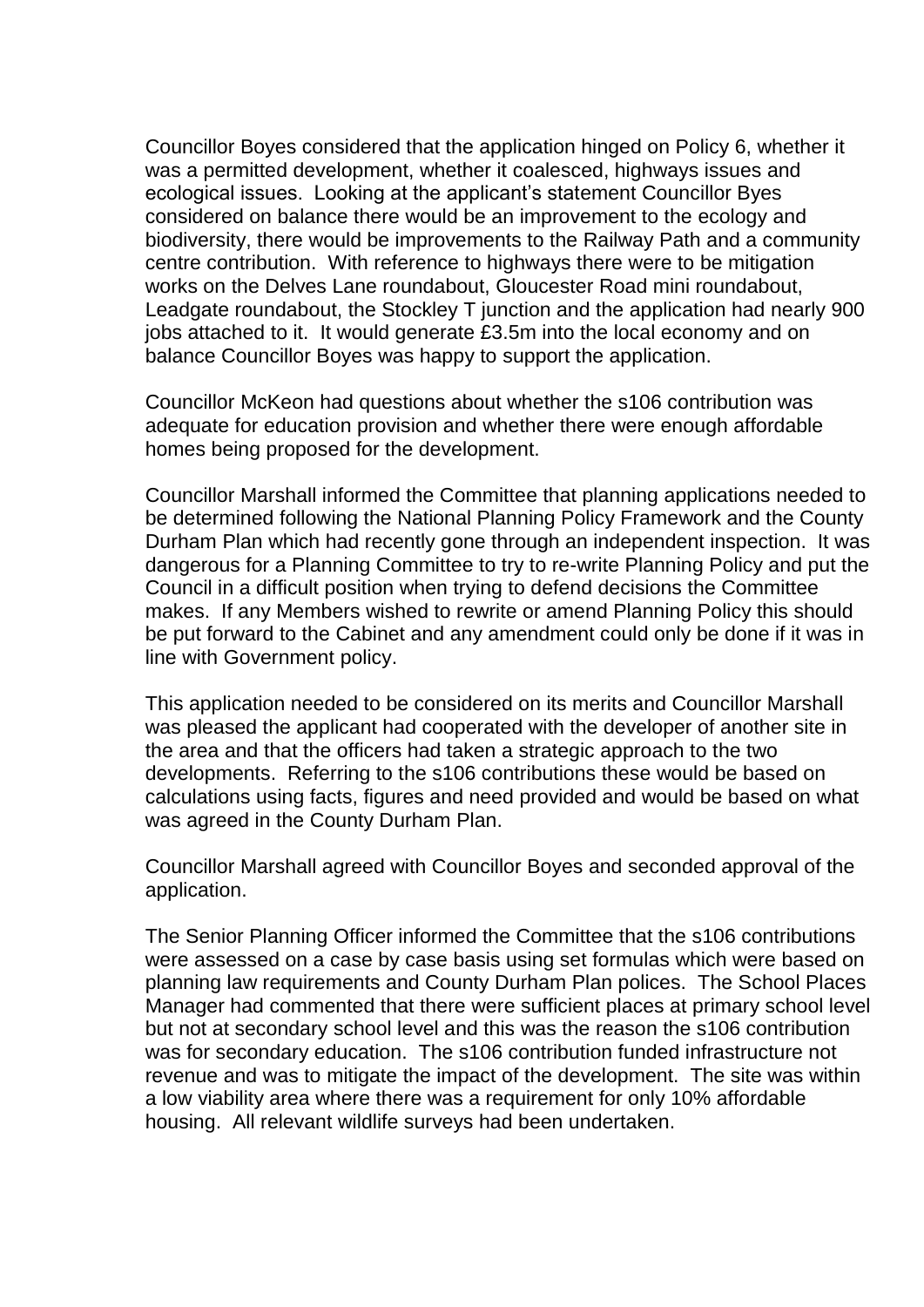Councillor Higgins informed the Committee that he had listened to all points put forward in the meeting and would be supporting approval of the application.

Councillor A Bell asked whether the site had been put forward in the County Durham Plan. The Senior Planning Officer considered that the site would have been put forward for the County Durham Plan. It was considered the application met the criteria under Policy 6.

Councillor Shaw informed the Committee there was a need to understand the significant outstanding need for housing in County Durham and the need for more social housing and affordable homes. There were over 9,000 people on the waiting list for social housing and of these 3,500 specifically to meet the needs of the elderly and disabled. These needs were diverse and profound and included the need for 2, 3 and 4 bed housing. This development dovetailed into the strategic housing plan. On balance Councillor Shaw informed the meeting he was minded to approve the application.

Upon a vote being taken it was

### **Resolved:**

That the application be approved subject to o the completion of a S106 Legal Agreement to secure the following:

- The requirement to enter into a S.39 Agreement to secure the long term management and maintenance, including a monitoring strategy of the biodiversity land;
- £225,070 towards improving offsite open space and recreational provision within Delves Lane Electoral Division;
- £57,600 towards improvements to the Sustrans National Cycle Network Route No. 14 (NCN14), also known as the Lanchester Valley Railway Path, within the vicinity of the development;
- £57,600 towards improving the facilities and services at Delves Lane Community Centre;
- £139,104 to increase GP surgery capacity;
- £579,390 towards secondary education provision;
- provision of 10% affordable housing units on site equating to 29 units for affordable home ownership

And the conditions contained in the report as well as a condition relating to foul water

# **b DM/21/01520/FPA - Land to the rear of The Old Chapel, Colliery Road, Bearpark, DH7 7AU**

The Committee considered a report of the Senior Planning Officer regarding an application for the demolition of existing buildings and erection of 148 two, three and four bedroom two-storey dwellings with associated works on land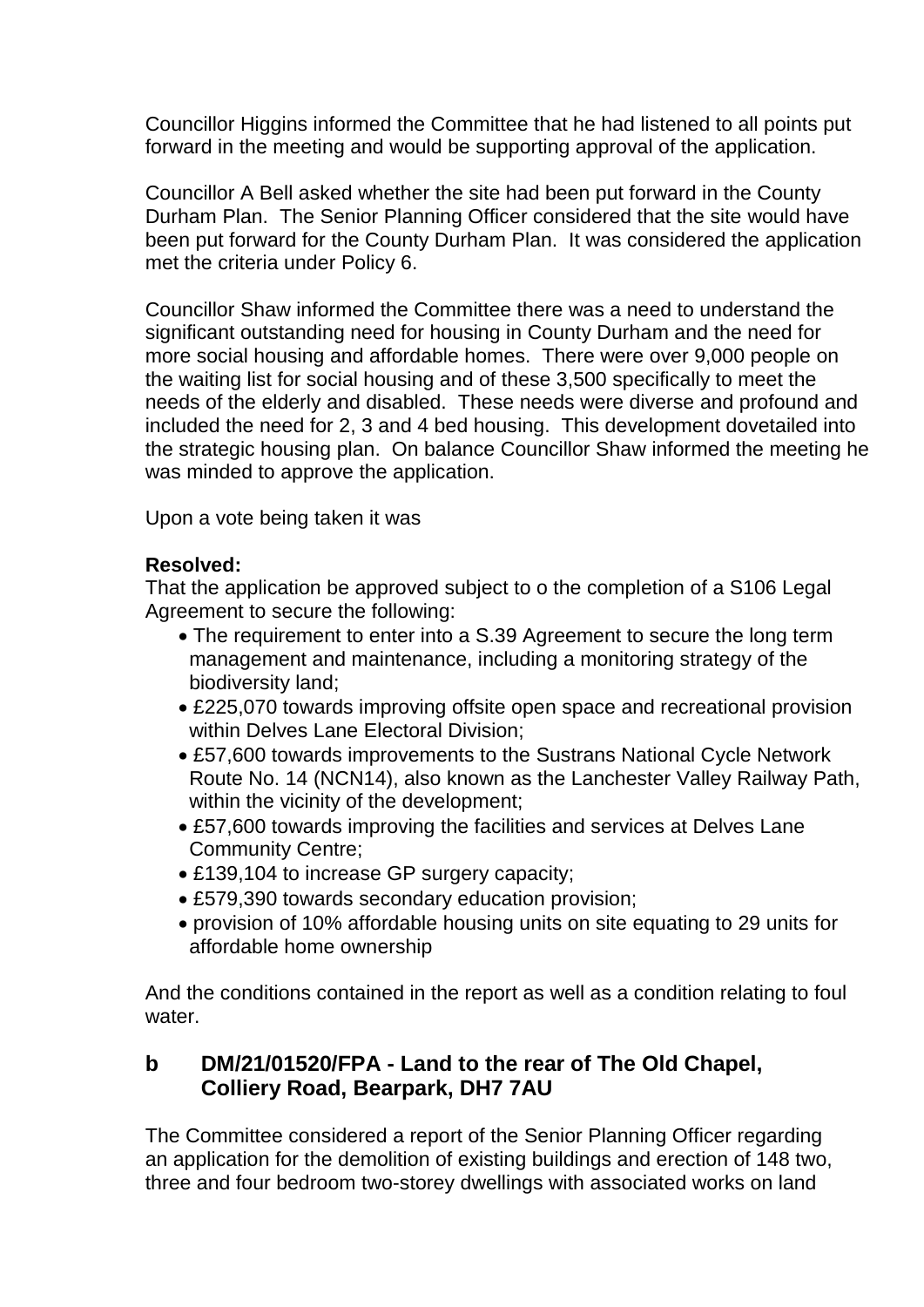to the rear of The Old Chapel, Colliery Road, Bearpark (for copy see file of Minutes).

A Inch, Strategic Team Leader provided a detailed presentation of the application which included a site location plan, aerial photograph of the site, site photographs, proposed site layout and typical elevations.

Councillor M Wilson local Member addressed the Committee. If approved, the development would be the first major build in the village for over 30 years. Whilst the development was welcomed there were concerns regarding the visibility when turning right off Colliery Road, with extra cars exiting from Colliery Road increasing the chance of an accident taking place. The moving of the site lines and extra signage would certainly help this. The proposed traffic calming measures along Colliery Road were welcomed as this road had caused concern for a number of years. While there had been objections on the development itself the major concern was the increase of traffic on Colliery Road. However, having spoken to officers Councillor Wilson considered all the issues raised about traffic had been addressed. Another concern raised was that access to the development would be through the Bishop Meadows Estate, but this option had now been deleted from the application and was not therefore relevant.

Councillor Wilson considered that the development would benefit the village and may also help retain the first-time buyers who would otherwise need to leave the village in search of affordable property.

Mr Dodds of Gleeson addressed the Committee. The applicant had worked closely with planning officers and consultees on the application which had resulted in no objections from the consultees. The application scored well at the design review stage especially in terms of the elevations and would bring benefits and much needed development to Bearpark.

There were plans to work closely with the adjacent primary school and the Committee was asked to support the officer recommendation for approval.

Councillor C Martin referred to the former employment land which was included as part of the site which was currently vacant and asked whether it was genuine vacant employment land. The Strategic Team Leader replied that he understood it was an estate which had been declining for a number of years and a number of tenants had then moved on. It did not provide modern employment land that was necessarily fit for purpose in terms of the types of buildings and facilities on site.

Councillor Martin agreed that Bearpark was in need of additional new housing and extra regeneration and **moved** that the application be approved.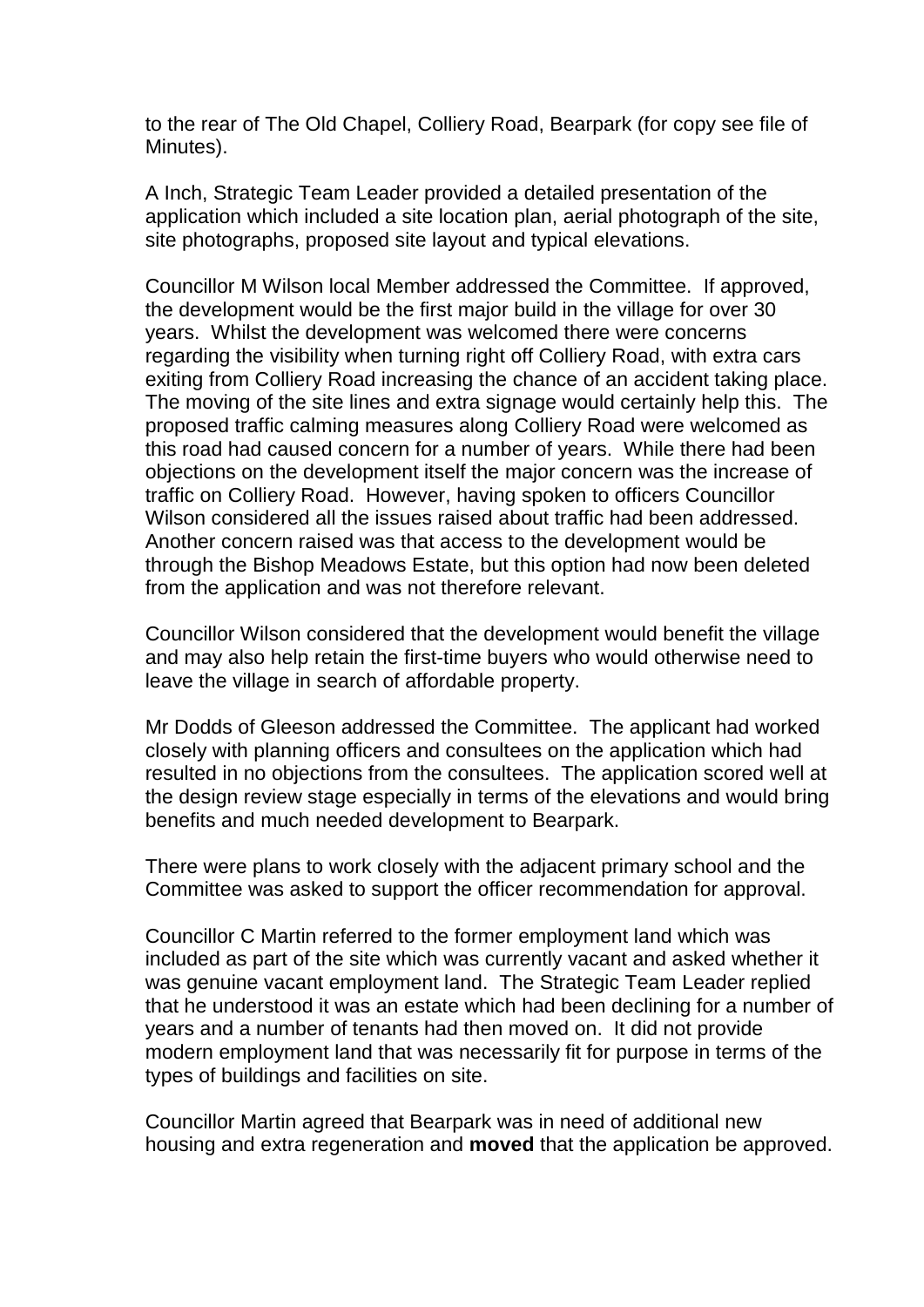Councillor A Bell agreed with Councillor Martin and **seconded** approval of the application.

Councillor Boyes informed the Committee he was supportive of the application adding that development was needed for communities to be sustainable.

Councillor Higgins considered the application would be an improvement for Bearpark and welcomed the proposed traffic calming measures at the primary school, the contribution to the primary school and improvements to the park. Councillor Higgins supported the application.

Mr Wiltshire addressed the Committee to express concerns of two local residents. The development would bring no new jobs or shops to the village and concerns had been expressed about the highway access onto Auton Stile from Colliery Road which was an already dangerous junction. The health impact of construction traffic passing the local primary school needed to be considered. There were 1,249 houses already for sale within a 5 mile radius of Bearpark and the demand for this development was questioned. There was a belief that planning for the development had already been approved because the affordable housing would boost the Council housing stock.

The Strategic Team Leader replied that a range of off-site highways works were proposed and a Construction Management Plan would minimise the impacts of construction traffic. The site was allocated to meet housing needs and new housing would bring new residents to support existing businesses.

The Planning and Development Solicitor reported that the application had not been approved and was brought to Committee for a decision to be made.

Upon a vote being taken it was

### **Resolved:**

That the application be approved subject to the completion of a Section 106 Obligation to secure the following:

- £219,398 towards open space and recreation in the Electoral Division
- £441,090 towards additional school places at Bearpark Primary **School**
- £71,484 toward healthcare provision at the Dunelm Medical Practice
- £64,766 toward offsite Biodiversity net gains
- Appropriate on-site affordable housing (19 units 15 discount market sale units and 4 as an affordable rent product)

and the conditions contained in the report.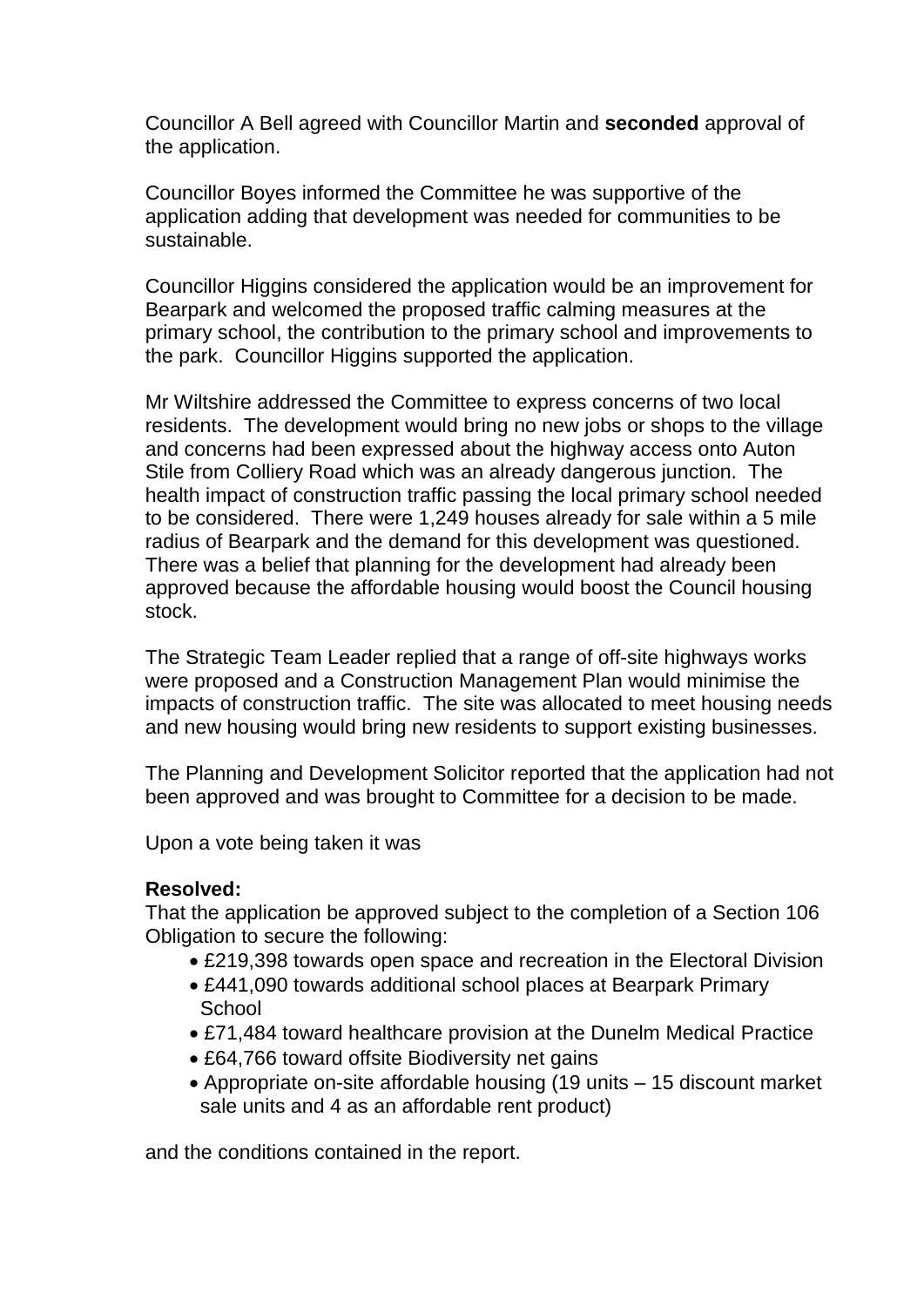Councillor D Boyes left the meeting.

# **c DM/21/02606/RM - Land to the north of Darlington Road, Barnard Castle, DL12 8QG**

The Committee considered a report of the Senior Planning Officer regarding an application to provide the details of appearance, landscaping, layout and scale for 97 dwellings pursuant to outline planning permission DM/20/03070/OUT (amended description) on land to the north of Darlington Road, Barnard Castle (for copy see file of Minutes).

The Chair reminded the Committee that the development already had outline planning permission approved and this application provided details of appearance, landscaping, layout and scale of the development.

A Inch, Strategic Team Leader provided a detailed presentation of the application which included a site location plan, aerial photograph of the site, site photographs, proposed site layout and typical elevations.

Councillor Alan Coulthard, Barnard Castle Town Council addressed the Committee. Councillor Coulthard informed the Committee that the Planning Committee at the Town Council had not been involved in this application and reminded the Committee that the outline approval had been granted during Covid and had been considered via Teams so the full impact of the objections were not put as forcefully as they would have been otherwise. The number of objections was 250 plus and not the 34 as stated. Both residents and the Marwood Parish Council were objecting as well as the Town Council. Barnard Castle was a jewel in the area from a tourism point of view and had seen substantial developments over recent years and this development would result in the loss of agricultural land.

The developer was trying to avoid installing substantial drainage on the development by installing a soakaway and SUDS but this as an area which had no natural requirement for a pond and Councillor Coulthard failed to understand why the development would have a stagnant area of water at the bottom of it.

There were objections from the Town Council, objections from the Parish Council, objections from residents and objections to the detail of the proposal.

The Chair reminded Councillor Coulthard that the development had already been granted outline planning permission.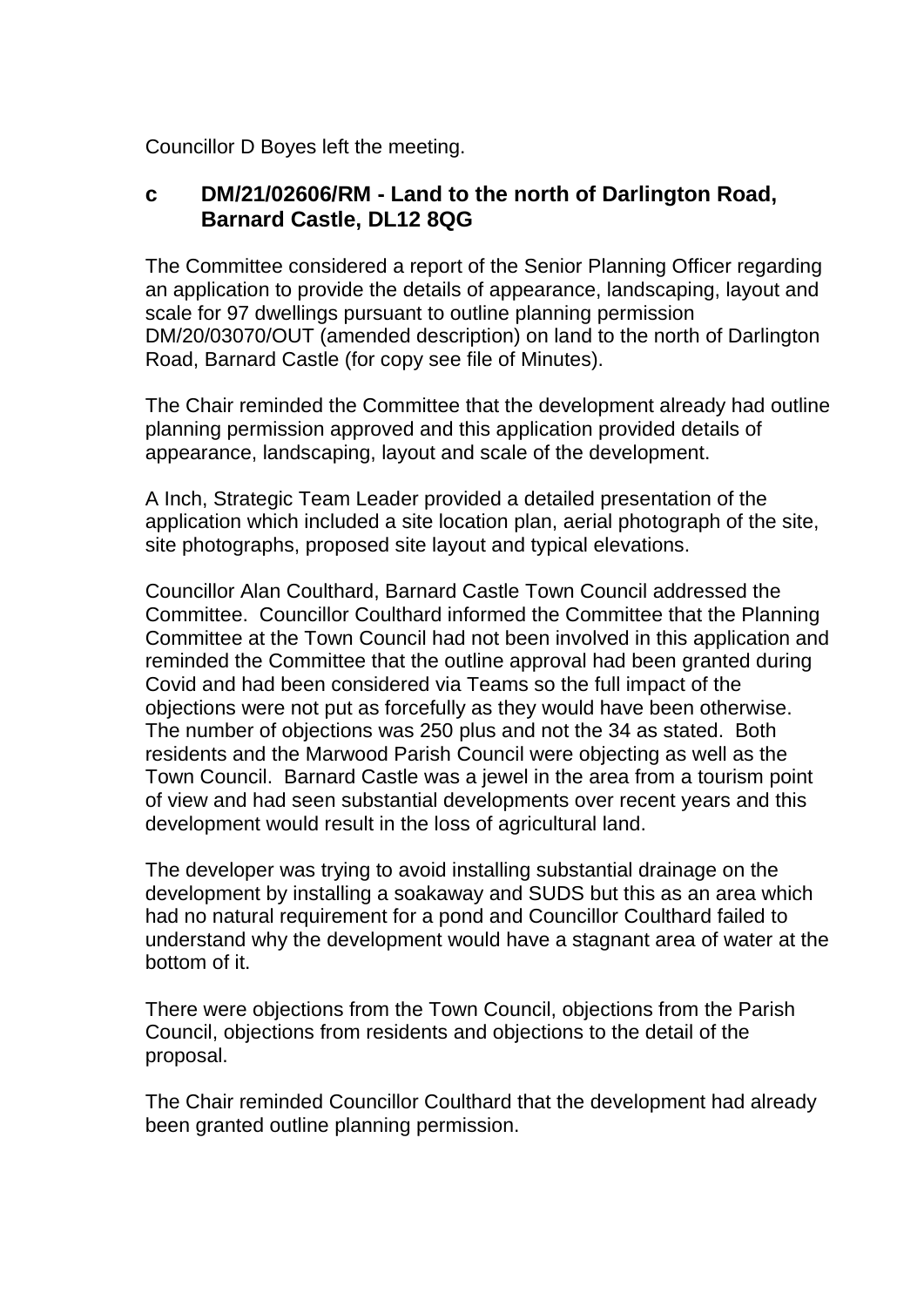Councillor Pauline Glaster of Marwood Parish Council addressed the Committee. Councillor Glaster asked the Committee to consider the Parish Council's strong objections to the development that would have a considerable effect on Barnard Castle and its people. The historic market town which attracted levels of tourism all year round as well as a transport route to Teesdale and the North Pennines meant the current road network and infrastructure was constantly compromised with excess traffic, especially along Darlington Road, the A67 and the busy neighbouring area of the A688. Teesdale School, the recently opened Lidl development, the Hub and Bede Road access/exit point all converged on the roundabout at the local service station where there was already frequent queuing at pivotal points throughout the day. The issue of safety was a high priority as Darlington Road was a 30 m.p.h. zone, however this speed was rarely adhered to and was constantly under surveillance from both the police and local speed awareness groups as this was a main traffic route for local schools with very limited safety crossing points. The approach was on a bend with poor visibility which put pedestrians at risk, especially the young and the elderly. Signage and speed restrictions needed to be more prevalent.

This development would result in more pedestrians including families with young children walking alongside a very busy main road and a small central island which did not provide adequate space for a family with a push chair to feel safe when crossing.

Recent new developments had put pressure on local amenities and facilities such as schools, doctors and dental surgeries. This development would add to these issues and people would need to travel further afield to find alternatives which would increase traffic on the roads.

The proposed development was on arable land which was invaluable to local wildlife for natural habitat and had been considerably affected by the construction of Castle Vale development.

This application proposed a walkway for local residents but did not provide recreation seating area to socialise or small play area for children. The past two years had shown the importance to mental health of socialising, as well as fresh air and exercise.

New developments must provide sustainable and affordable homes for young local people at affordable prices to enable them to live where they work.

Privacy at the boundary of the development was requested from neighbouring residents of Castle Vale but appears to have been disregarded.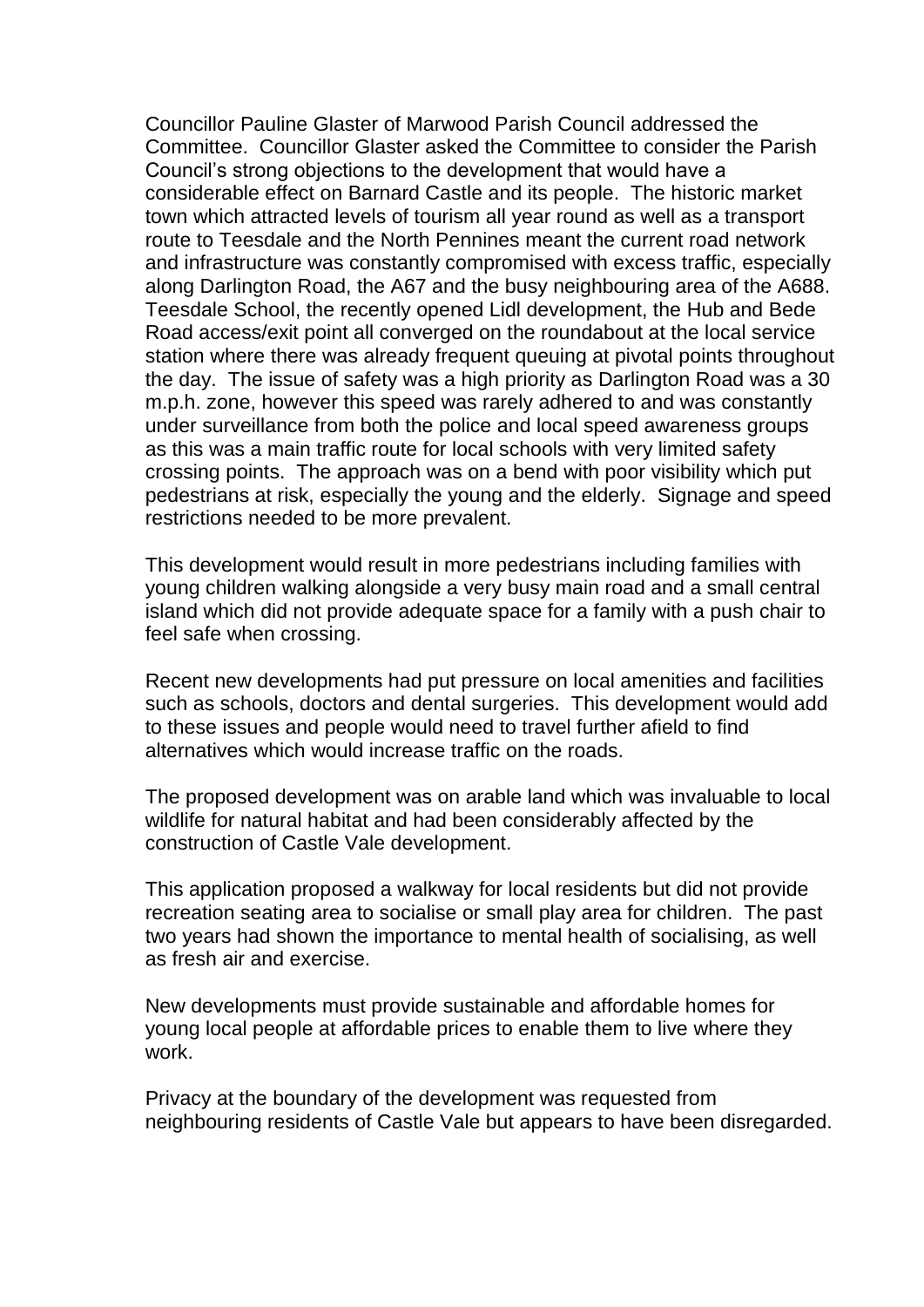The Chair informed the Committee that two letters of support had been received and these were read out by the Clerk as follows:

### **Paula Shepherd**

*I support this planning application – and ask you to do the same.*

*As a mother and resident of Barnard Castle, I would like my children to have the opportunity to be able to live in Barnard Castle. Currently local children usually have to move out of the town to buy or rent their first home.* 

*New affordable homes are needed so that Barnard Castle does not just become a retirement town. It needs to be a vibrant town with young families and people. Members will recall Startforth Primary School closed largely because of a lack of children caused by a lack of homes nearby that families could afford to buy or rent.*

*This project will create nearly 100 jobs during the construction phase, and on-going work for local trades people – including plumbers; electricians; landscapers; gardeners etc. I have a number of friends who have businesses in the town and know how much they have struggled throughout the last year. It seems nonsensical to me to turn away such private investment at this crucial time.* 

*I am sorry I cannot be there in person to make these points but unfortunately, I am at work. I would be very grateful if you could take them into account and vote in favour of this application.* 

#### **Anne Henderson**

*I am a resident of Barnard Castle.*

*I support this application. I have lived in Barnard Castle all of my life and married a local boy and had two daughters.* 

*Both of my daughters came home after university to work locally and were able to each buy their first home, a two bedroomed affordable house on Castle Vale which was built in the field adjacent to this planning application. There were many who didn't want the houses built there but now the development is established it has proven to be a success. The same people who complained I've seen walking their dogs around the lovely outdoor areas.* 

*I have seen over the years many new building developments. Each time plans have been put in there is always a human cry from people trying to resist change. Usually from outsiders that have moved to Barnard Castle or residents who have a nice home and don't care about others.*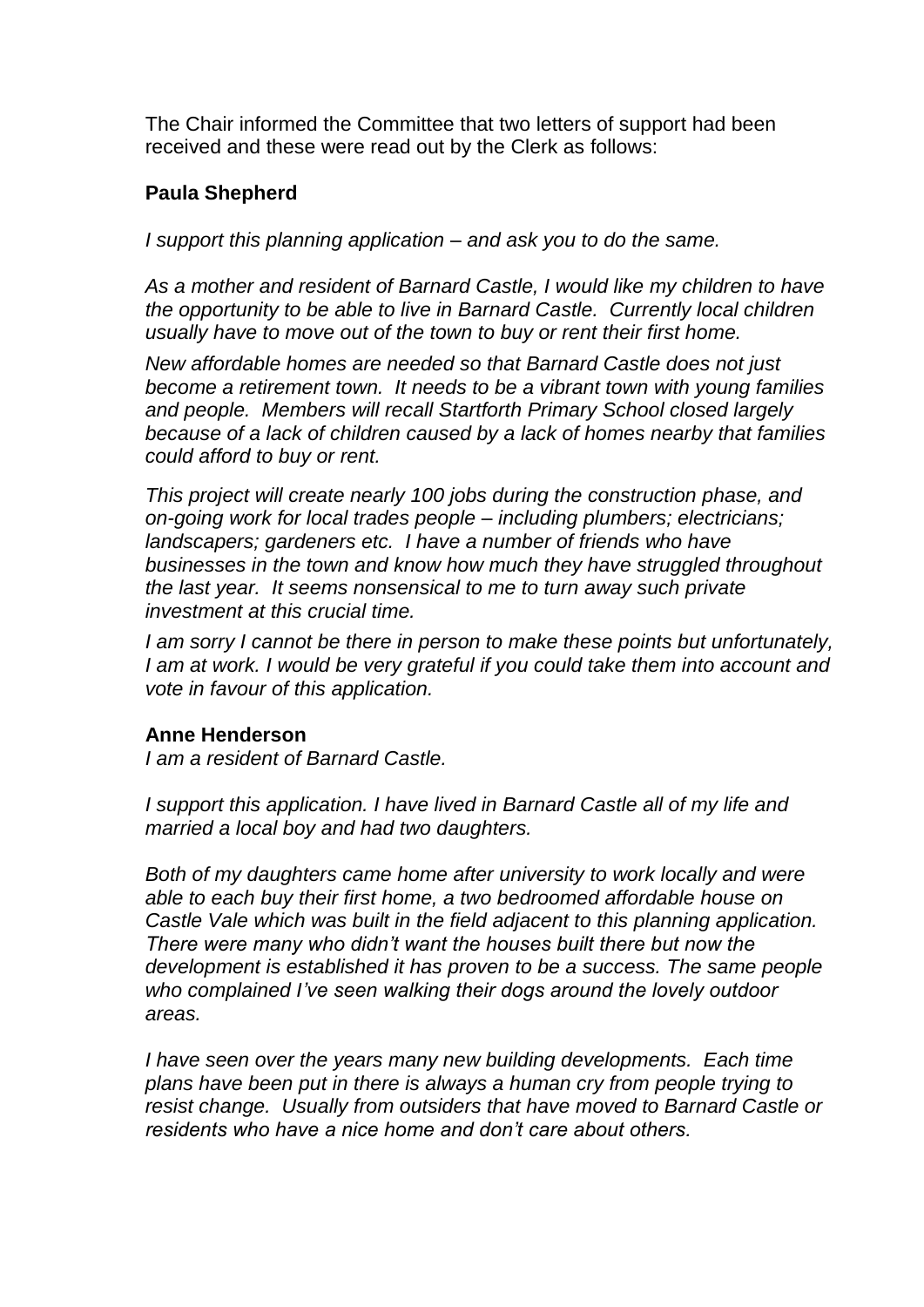*Banks Group have listened to our community and they have planned smaller homes, accessible homes, family homes and bungalows in a beautiful setting. I would like to see priority given to local people and the homes be at a fair price.* 

*As the chief officer of a charity for older people and disabled people I can confirm there are not enough bungalows in Barnard Castle for residents needing an accessible home.* 

*This development will bring jobs to our community, will enable our young people to stay in Barnard castle and for older people to downsize from a house to a bungalow.* 

*Both my husband, myself and one of my daughters and her partner would love to purchase a new home on this development.* 

*100 happy families will be the outcome of one field being developed.*

*I hope you will pass this application today.* 

Mr C Martin addressed the Committee in support of the application. The applicant, Stonebridge Homes were an established Yorkshire based house builder with a reputation for providing high quality homes. These proposals represented their first scheme in County Durham and were keen to maintain and further emphasise their approach to bring forward development which was attractive, sustainable and created a sense of place.

The principal of the development had already been established and this application related to details regarding layout, scale, appearance and landscape only. In providing these details the proposals were a high quality attractive development which provided a wide variety of family homes including bungalows and affordable homes in a selection of high quality materials which complemented the local vernacular of Barnard Castle. The homes were sustainable and included electric vehicle charging points, some properties would include photovoltaics and there were open spaces which would result in biodiversity net gain and encourage new habitat. The open space was a multi-functional amenity with footpaths, seating areas, dog bins, bird and bat boxes and a community lending library. Jobs would be provided during the construction period and local trades people would be sought and local materials sourced form a nearby quarry.

The applicant met with Barnard Castle Town Council in September 2021 to present the scheme to them and followed this up with emails answering their queries.